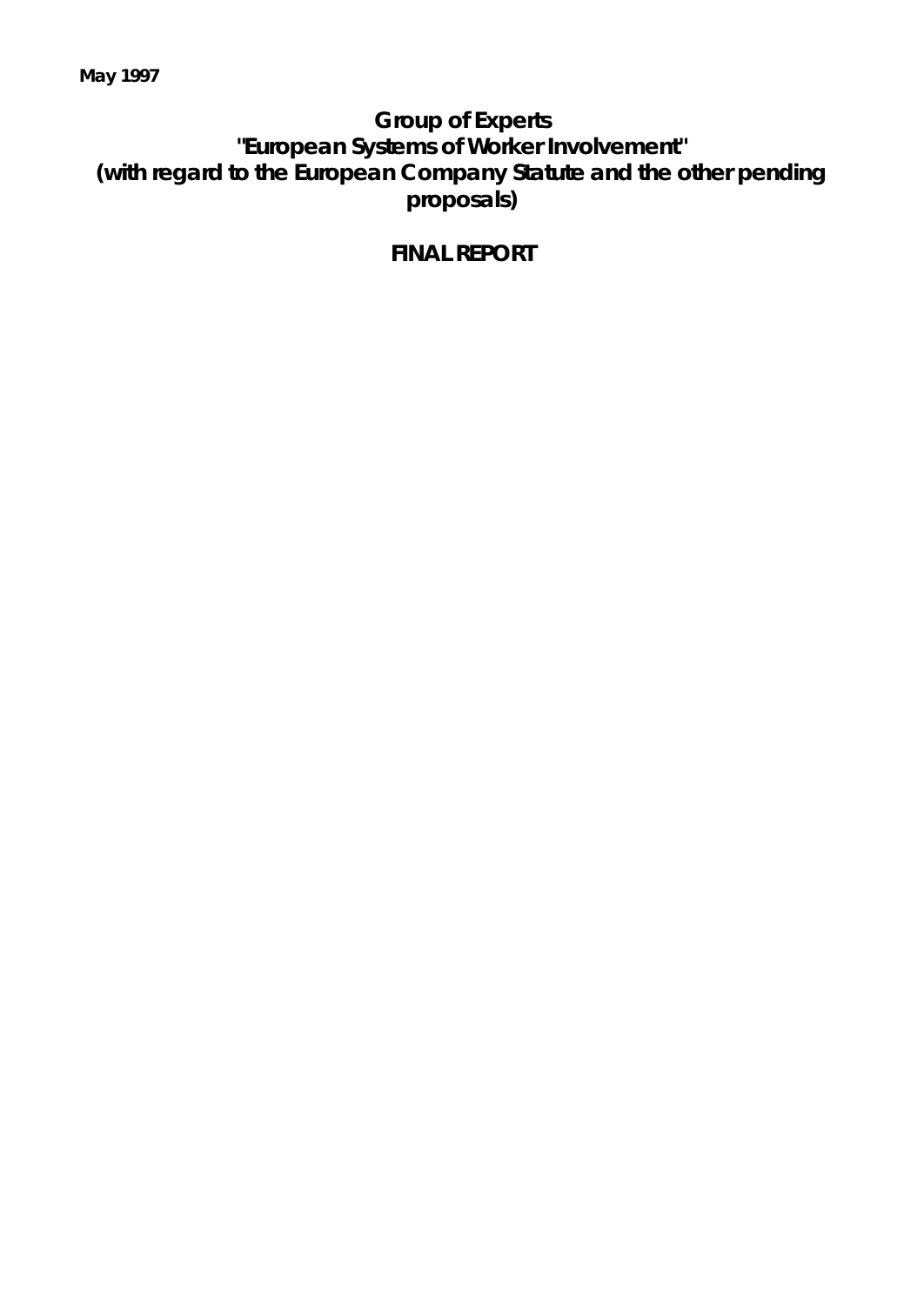## **CONTENTS**

**I. THE INSTITUTIONAL, ECONOMIC AND SOCIAL BACKGROUND**

**II. APPROACH AND PROPOSALS RELATING TO THE EUROPEAN COMPANY STATUTE**

**III. CONCLUSIONS**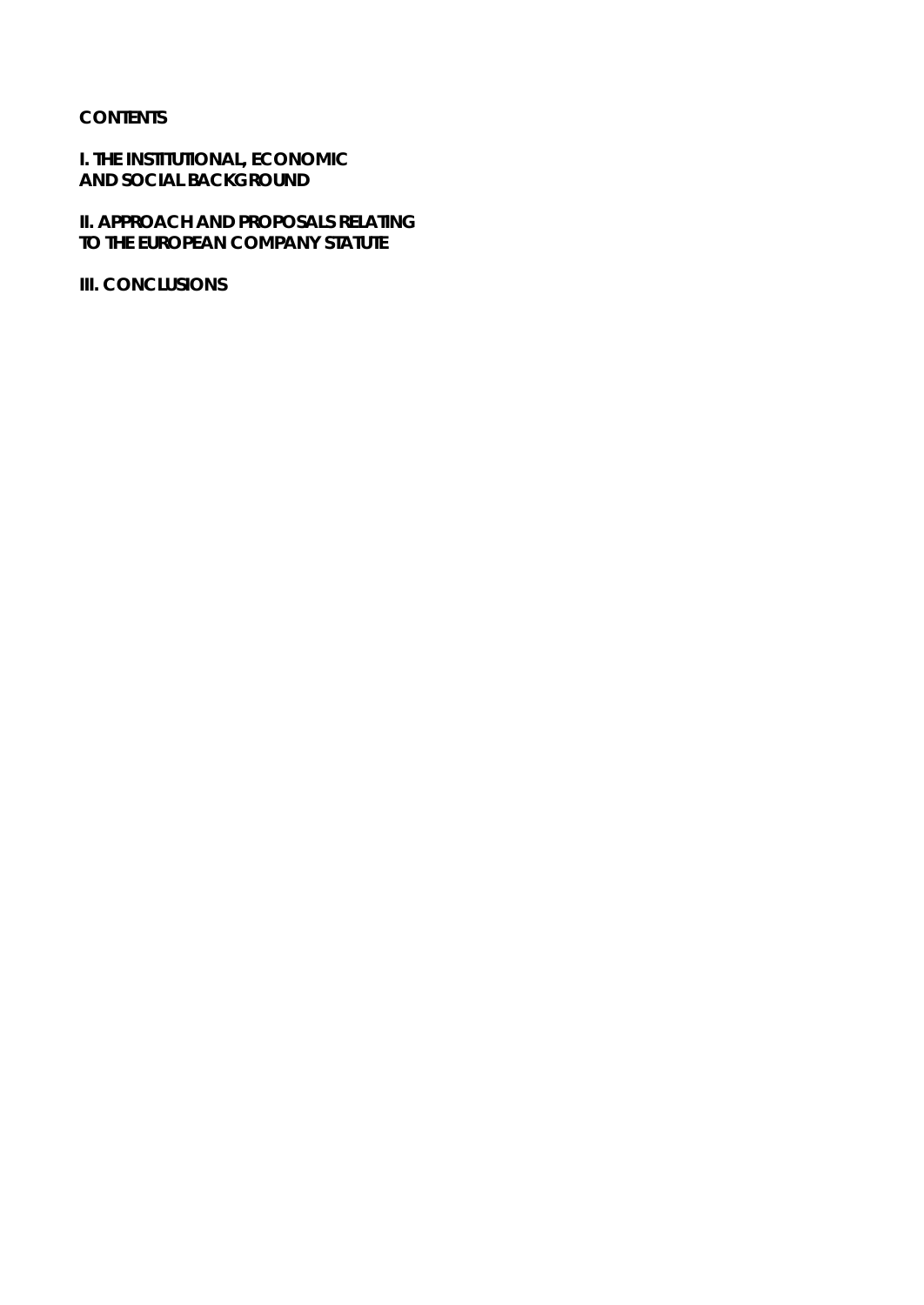# **I. THE INSTITUTIONAL, ECONOMIC AND SOCIAL BACKGROUND**

1. The Expert Group's work is set against an institutional, economic and social background which has a major bearing on it.

The development of this background includes elements which are conducive to the success of the task entrusted to the Group.

2. It is therefore important to provide a brief description of the background and its development.

# *Institutional background*

3. The discussions within the institutions of the European Union on the proposal for a European Company Statute since 1970

have been marked by the difficulties inherent in any attempts to create a new entity under Community law, which is different and

additional to similar entities provided for by national law.

4. Despite the undeniable interest which the creation of such an entity had for European enterprises wishing to adapt their

structures to the increasingly transnational nature of their activities, discussions were held up by the specifically Community

nature of the rules which had to govern this new type of company.

5. Against this background, the main obstacles relating to company law were resolved, often by resorting to references to

national law. However, this method did not prove viable for the main element of controversy, relating to the system of worker

involvement in the European Company.

6. In fact, on this very point, discussions on the proposal for a European Company Statute were and are dependent on the

conditions and limits with which the European Union has been confronted when establishing rules on information, consultation

and participation of workers at Community level.

7. Generally, the European Union has been able to overcome the differences between Member States on information and

consultation of workers. Community law today lays down a certain number of rules in this field, which are largely consensual.

By contrast, the simple mention of rules on worker participation in company bodies, even in the context of optional instruments

(which include the European Company Statute), has never achieved the required majority within the Council.

8. In fact, it was paradoxally in the context of optional instruments such as the European Company Statute that the need for

rules of this type was more vigorously affirmed by Member States with participation systems, as they feared the weakening of

their systems as soon as a new type of company which was exempt from these rules became available to undertakings.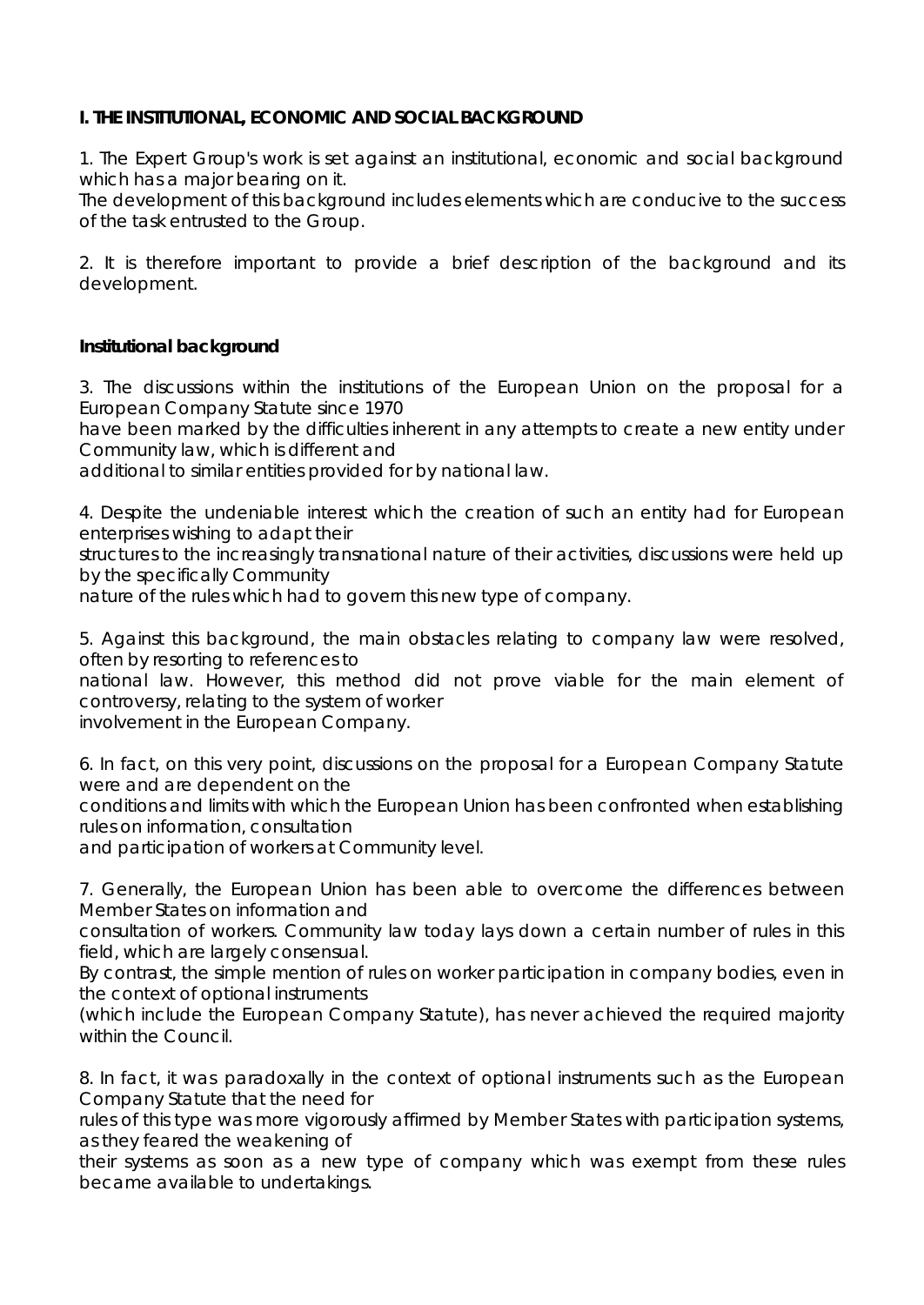9. Despite efforts to approximate the various positions (those who did not want a European Company without participation and

those who were against the export of national participation models), it was inevitable that progress would be blocked.

10. More recently, the new round of discussions opened up by the Commission Communication of 14 November 1995 has

again revealed the need to get over this conflict and re-examine the question of worker involvement in the European Company

from a new angle. It was on this basis that the Group of Experts took up its work.

# *Economic and social background*

11. As shown by the evidence of 25 years of debate on the subject, the proposal for a European Company Statute combines

various fundamental issues which are both economic and social.

12. From the economic point of view, the Statute has been conceived as a tool to allow European enterprises, especially those

operating in several Member States, to unify their organisational structures and adapt to the increasingly transnational dimension

of their activities.

13. The European Company Statute is indeed regarded as a major contribution to exploiting more fully the potential of the

European internal market and hence to making the European economy more competitive internationally.

14. The potential benefits of creating European Companies are nowadays even clearer than when the first proposals were produced, mainly as a result of:

- the completion of the internal market;
- the imminent start of Economic and Monetary Union;
- the progress of the phenomenon of internationalisation and concentration of undertakings, associated with increased
- competition for capital,
- the increasing gap between economic reality and legal reality as far as companies with a European dimension are
- concerned, and the resulting complexity, particularly in terms of taxation and decisionmaking structures.

15. Regarding the need for a European Company, which it is not the task of the Group of Experts on "European systems of worker involvement" to assess, reference may be made to the work done by the Advisory Group on Competitiveness (Ciampi Group).

16. But the European Company Statute also attracts passionate debate on essential social questions, especially the degree of worker involvement in company affairs .

17. For a long time this debate focused on a controversy concerning the exercise of power within the undertaking and the role of workers' representatives. Furthermore, the endless discussions on this subject did not keep up with the developments which had occurred since the presentation of the Commission's first proposals, in the direction of effective involvement of workers' representatives in the decision-making process within companies, through socalled "participation" arrangements as well as other routes.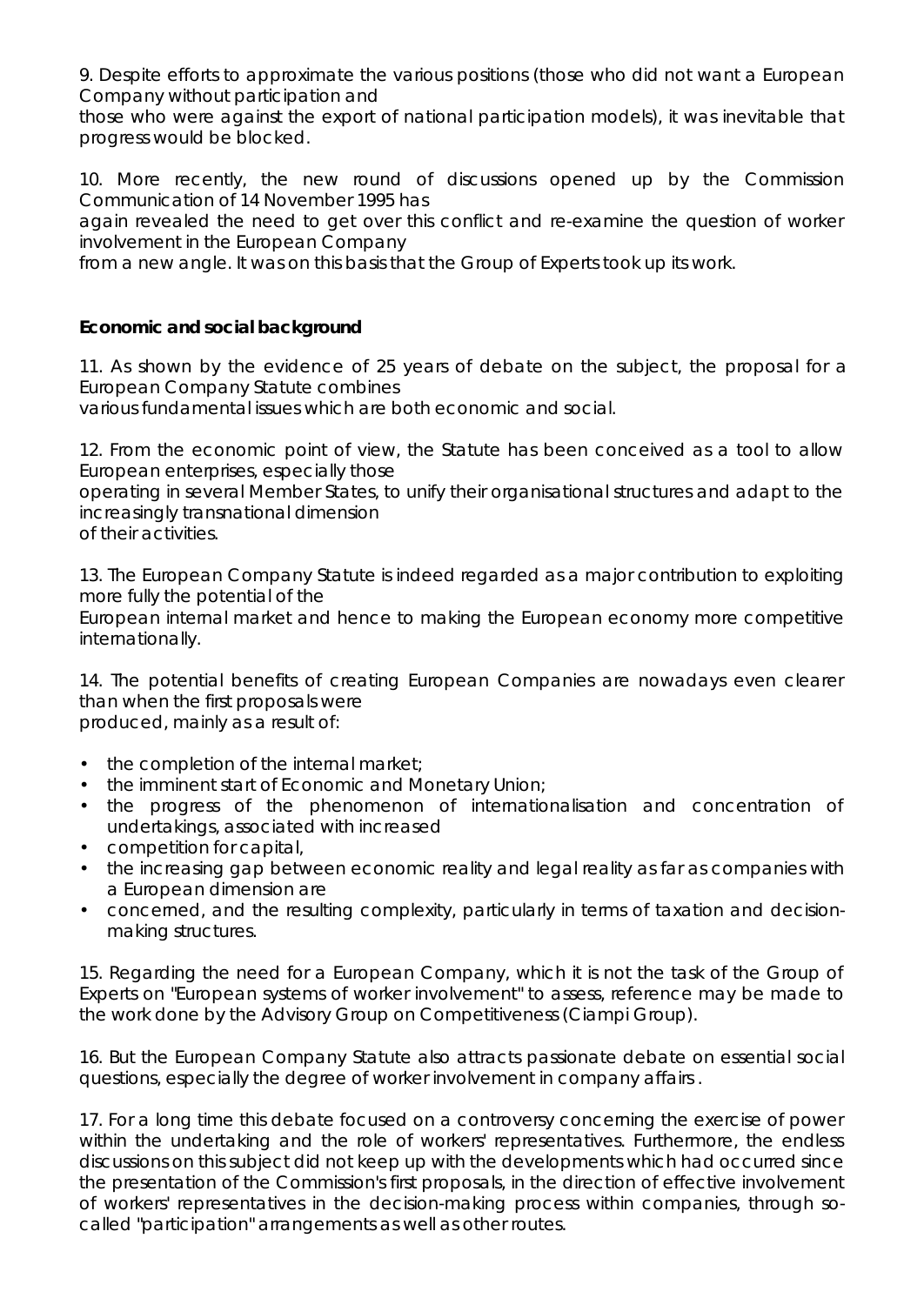18. These developments concern all aspects of, and all parties involved in, industrial relations in Europe. One of the most visible consequences brought about by the internationalisation of the markets and by globalisation is the need to optimise all economic and social resources within national economic systems. This common objective can only be pursued through co-operation between all actors involved.

19. Globalisation of the economy and the special place of European industry raises fundamental questions regarding the power of social partners within the company. The type of labour needed by European companies - skilled, mobile, committed, responsible, and capable of using technical innovations and of identifying with the objective of increasing competitiveness and quality - cannot be expected simply to obey the employers' instructions. Workers must be closely and permanently involved in decision-making at all levels of the company.

20. As recognised by the Ciampi report, a concerted approach to work organisation within the company will improve industrial relations, increase worker participation in decisions, and is likely to lead to an improvement in product quality. The latter aspect is an essential factor in boosting competitiveness within the European economy.

21. In this new context, the legal form which involvement may assume is only a secondary aspect of the present debate on worker involvement in a modern, skill-enhancing enterprise.

22. Furthermore, at a time when there is considerable public interest in questions relating to "Social Europe", the continuation of a blockage over questions of worker involvement in a Community Law company is likely to be particularly detrimental to the smooth operation and the image of the European Union during a period which is decisive for its development.

# *The terms of reference of the Group of Experts*

23. Following the requests and proposals from the Council of Ministers, European Parliament, Economic and Social Committee and European Trade Union Confederation for the establishing of a group of experts, the European Commission drew up the following terms of reference:

1.Analysis and assessment of systems of participation in company bodies in Member States of the European Union and of their equivalence with other forms of involvement of workers' representatives in the decision-making process within undertakings.

2.Assessment of the risk of national systems getting round the requirements by using the European Company without an appropriate social element.

3.Type of rules to be applied to the European Company?

- a) Legislation, or priority for negotiation?
- b) In the event of priority for negotiation:

Who will be involved in negotiations? The European works council? National works councils? Trade unions?

Others?

When must negotiations take place?

What will be the consequences of not reaching an agreement? Application of subsidiary rules or prohibition of the creation of a European Company?

*Composition of the Group*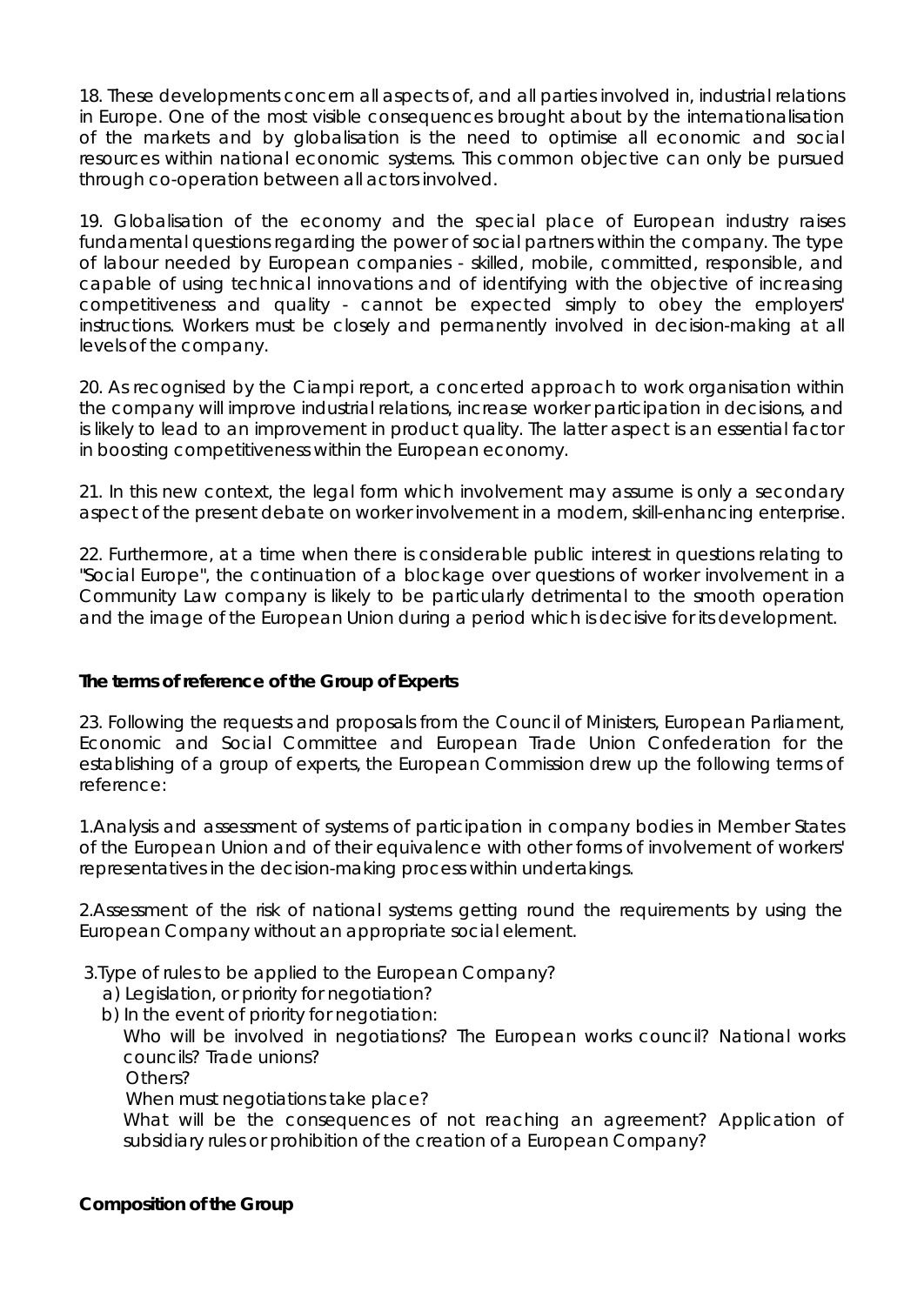24. The Group of Experts met under the chairmanship of Mr Etienne Davignon, President of the Société Générale de Belgique and former Vice-President of the European Commission.

25. The other members of the Group are:

- Mr Ernst Breit, former President of the German Trade Union Confederation (DGB) and of the European Trade Union Confederation;
- Mrs Evelyne Pichot, consultant in European industrial relations, rapporteur for the Group of Experts;
- Professor Silvana Sciarra, specialist in Comparative and European Labour Law at the University of Florence and the European University Institute, Florence;
- Mr Rolf Thüsing, member of the Executive Board of the Confederation of German Employer's Associations (BDA) and Vice-President of the UNICE Social Affairs Committee;
- Professor Alain Viandier, specialist in Company Law at the Faculty of Law, University of Paris V.

26. Mr Fernando Vasquez, official of the European Commission (DG V/D/2) acted as secretary to the Group.

27. Technical assistance was provided by DG V/D and DG XV/D, which were also represented at all meetings.

#### *Organisation of work*

28. The Group's activities were based on the data available, making new consultations unnecessary.

29. The opinions expressed by members of the Group were regarded as their personal opinions. In fact, in a bid to find a solution which was acceptable to all parties involved, and in order to ensure an independent approach free of the constraints associated with institutional discussions, the Group as a whole, and its members as individuals, acted without any commitments to any institution or organisation. In this context, the members of the Group have left aside their preferences on specific questions, in order to arrive to a final report which they could jointly endorse and support.

30. The Group maintained a link with the European Parliament's Social Affairs Committee.

31. The Group held nine meetings in Brussels between November 1996 and April 1997, concentrating in turn on the following questions:

- the procedure to be adopted in the search for a solution;
- national systems of worker participation and involvement;
- company structures and approaches to creating European Companies;
- the place of negotiation;
- the problems posed by the creation of a European Company in different cases;
- the architecture of possible solutions;
- the organisation of negotiations;
- reference rules;
- examination of the final report.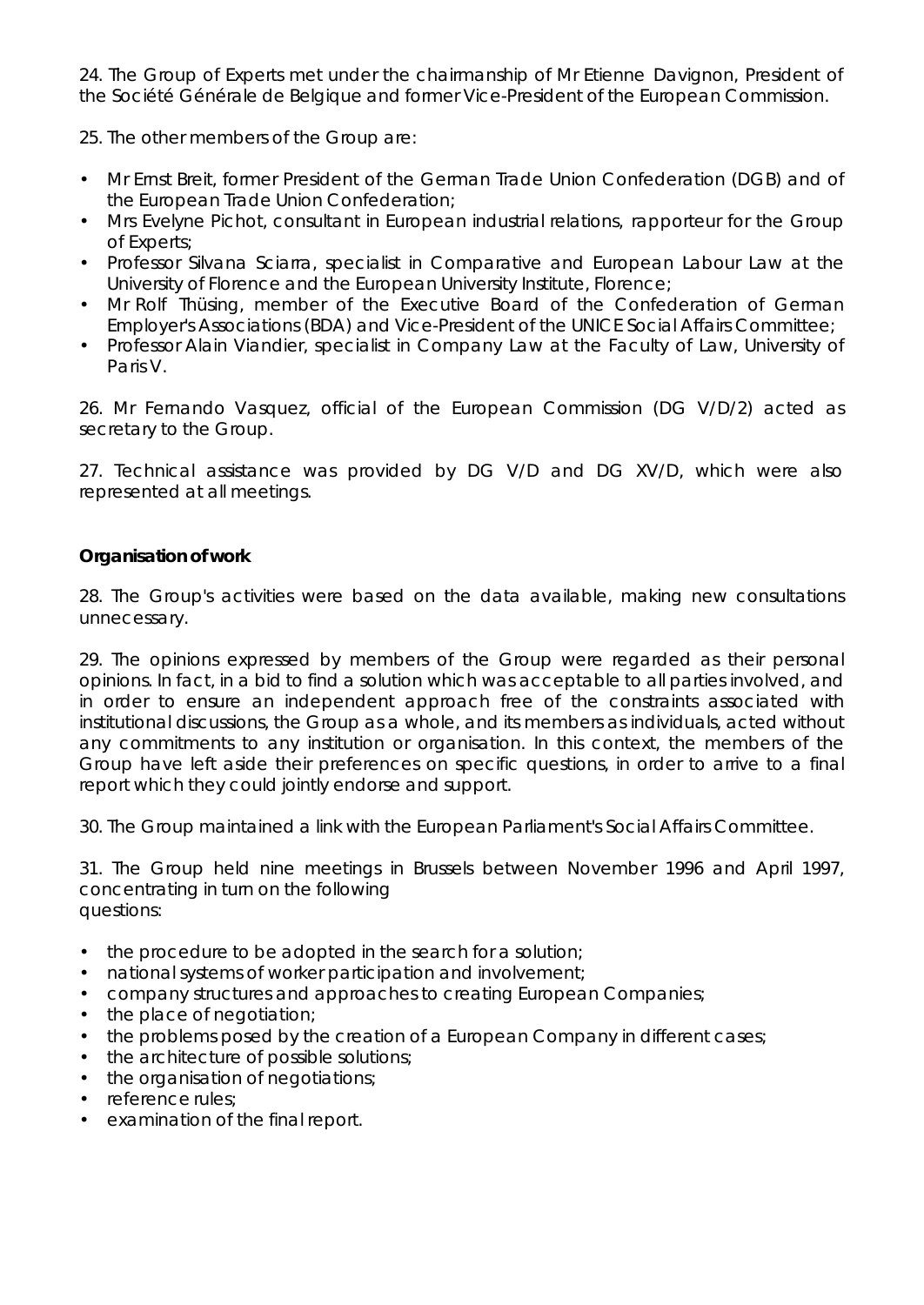## **II. APPROACH AND PROPOSALS RELATING TO THE EUROPEAN COMPANY STATUTE**

# **The approach employed by the Group of Experts**

#### *A selective working method*

32. Having analysed the situation, and in order to relaunch a credible discussion on the European Company, the Group believed it was necessary to adopt an approach likely to lead to a useful contribution. This caused it to focus its analysis and conclusions on the essential questions likely to achieve progress in the debate, without attempting to be exhaustive.

33. This basic approach led the Group, first of all, to select the most important forms in which European Companies could be established from those referred to in the documents being discussed. In this connection, the Group successively tackled the specific questions raised with regard to worker involvement by the different ways in which a European Company can be formed (holding company, merger or joint subsidiary).

34. In these three cases:

- the European added value of the European Company can be readily determined at a critical time when markets, currencies and capital are becoming Europeanised:
- the European Company involving companies from a number of Member States makes provision for the performance of new tasks or the organisation of operations on a European scale;
- the worker involvement issues raised by the setting up of the European Company can be identified and examined in practical terms by comparing the "before" and "after" situations in the companies involved, on the basis of different scenarios and assumptions.

35. The possibilities for setting up a European Company by transforming a national company, which have given rise to particular concern, have not been examined by the Group.

36. This decision can be justified on both economic and political grounds. An instrument limited to the three above-mentioned cases remains of interest to businesses seeking a more coherent structure for their European operations. On the other hand, the fear that businesses might wish to transform themselves into European Companies just to evade the requirements of national law are no longer realistic.

37. Analysis of each of the above-mentioned three ways in which a European Company can be set up covered hypotheses which do not take account of the number of workers employed.

38. Initially, the Group looked at whether differentiated solutions could be devised, depending on the number of employees, but came to the following conclusions:

- the national thresholds for worker representation and involvement vary considerably, and the ways in which these thresholds are calculated vary according to the different arrangements for worker involvement. In particular, the scope of these thresholds varies according to the nature and level of the arrangements in question: information and consultation at establishment, enterprise or group level, or participation in the company bodies;
- the European Company Statute is optional;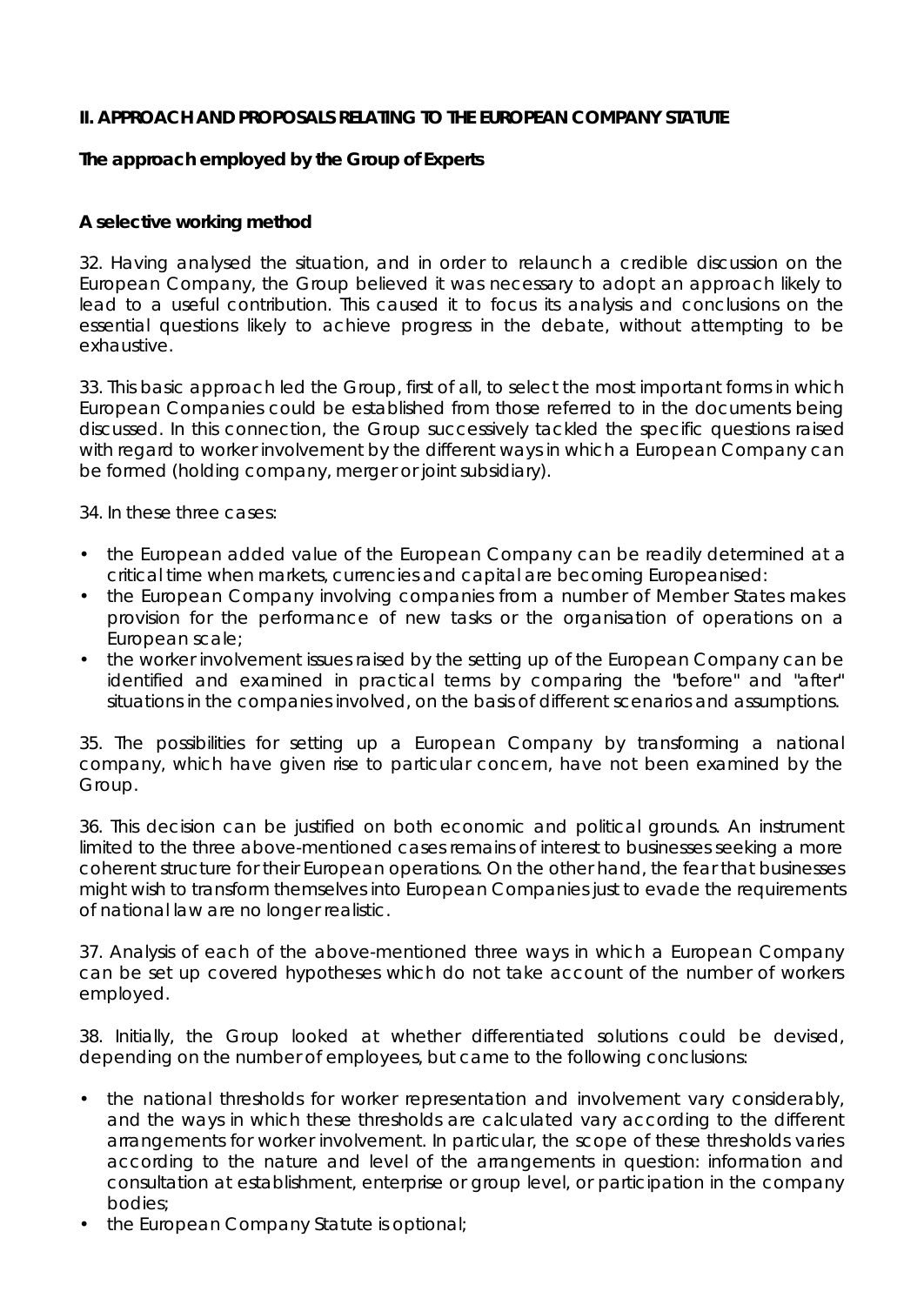• the question of possible exceptions for small companies requires additional examination by the European institutions.

39. The Group therefore considered that its job at this stage was to identify solutions which could be applied whatever the number of employees involved.

# *The search for a system tailored to needs and acceptable to all parties*

40. The Group's considerations included to the following elements, which became the guiding principles underlying all discussions and the solutions adopted:

a) The diversity of existing systems in the countries of Europe and the specific nature of participation systems rule out the possibility of a general harmonisation in this field. Annex III to this report contains a detailed description of all the different systems of worker involvement, clearly revealing the difficulties facing any attempt at harmonisation.

b) In view of this diversity the Group agrees that the best and most appropriate way of establishing the system of worker involvement for each SE can be sought through negotiation.

c) The solution to be applied to each individual European Company as regards worker involvement should take account of the capacity to intervene of the workers' representatives within the participating companies prior to the establishing of the European Company.

d) The fact that the European Company is at the same time both European and optional makes it possible to envisage a situation in which the new entity has its own particular system of worker involvement, regardless of the country in which the European Company is established and the number of workers employed; this should concern the entire entity constituted by the European Company and its subsidiaries and establishments, which means that it must necessarily be transnational.

e) Adoption of the new framework for worker involvement in the European Company makes it necessary to clarify the relationship between this framework and other rules in force in this area in the country where the European Company is located. The Group felt it was necessary to prevent duplication or the overlapping of employees' representative bodies with similar responsibilities. It therefore proposes excluding the application of national provisions of identical aim and scope to the system introduced for the European Company. This implies that:

- rules specific to the European Company prevail over national rules on transnational worker information and consultation which might apply to the European Company as the controlling undertaking;
- rules aimed specifically at the European Company also prevail over national rules on participation in any bodies which might exist in the country in which the European Company is established.

f) A distinction must be made between the company level and the subsidiary or establishment level. The identity and internal organisation of establishments does not basically depend on the legal form of the company. Even subsidiaries or establishments belonging to a European Company will remain or be made fully subject to national law in the country in which they are located. This means that national arrangements and procedures apply to such subsidiaries and establishments as regards information and consultation, and also, where applicable, worker participation. The European Company will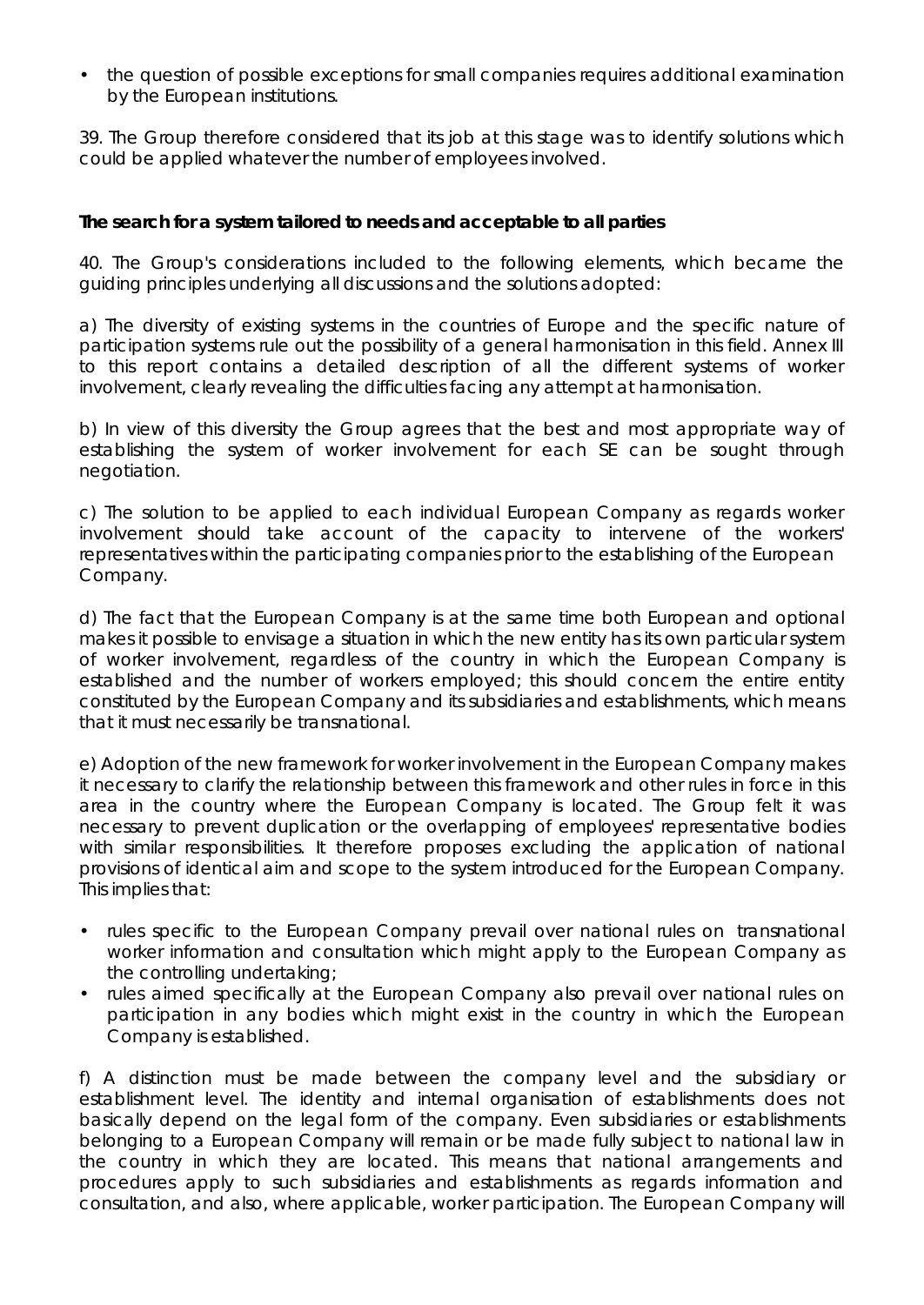have to be just as neutral as national companies are today in considering the differences between these arrangements, and there is no need for regulation or adjustment.

g) The fears that have been expressed with regard to the weakening of national participation systems must be taken into account by the system of worker involvement envisaged for the European Company, whilst taking care not to attach importance to them which is out of all proportion. In this connection it is necessary to bear in mind the following considerations:

- the optional nature of the European Company;
- the fact that the rules envisaged for the European Company relate to the transnational level and do not affect other rules on worker involvement, which remain subject to national law;
- the place given to negotiations in the proposals;
- the nature of the reference rules applicable in the absence of an agreement and the fact that these establish a standard system applicable to every European Company, anywhere in the European Union, when negotiations fail.

#### *The decision to give priority to negotiations*

41. As there is no ideal system for worker involvement, the most efficient one being that best suited to the parties concerned and the particular conditions in which it is required to operate, the Group considers it indispensable to encourage the social partners to draw up negotiated solutions for worker involvement in the European company.

42. The proposals of the Group on a system of reference rules specific to the European Company and unique within the European Union would not be adequate if negotiations were not given priority, in that they make it possible to:

- take account of the diverse national industrial relations systems and systems for worker involvement in companies;
- ensure the coherence between the systems in force in the participating companies before the establishing of the European Company and that which will apply to the European Company once established;
- tailor the method of involving workers to the method used for setting up the European company (holding company, merger, joint subsidiary) and to the specific conditions of the enterprise or sector;
- encourage a favourable social climate, worker involvement being an important condition for the improvement of company competitiveness.

43. Having made this choice, the Group recognises the difficulty in drawing up a complete set of rules which makes provision for every hypothesis and meets every need. This is why it is so important for the parties involved to negotiate the system which suits them and which corresponds most closely to national culture and the company concerned.

44. The procedure consists in fixing the objective and leaving it to the negotiating partners to determine the methods to be used to achieve it, but making arrangements for the situation in which the parties fail to achieve the objective.

45. The Group has carefully examined the possibility of the failure of negotiations and has decided on the application of reference rules in such cases, so that the priority given to negotiations does not lead to legal insecurity or the possible blocking of the establishing of the European Company.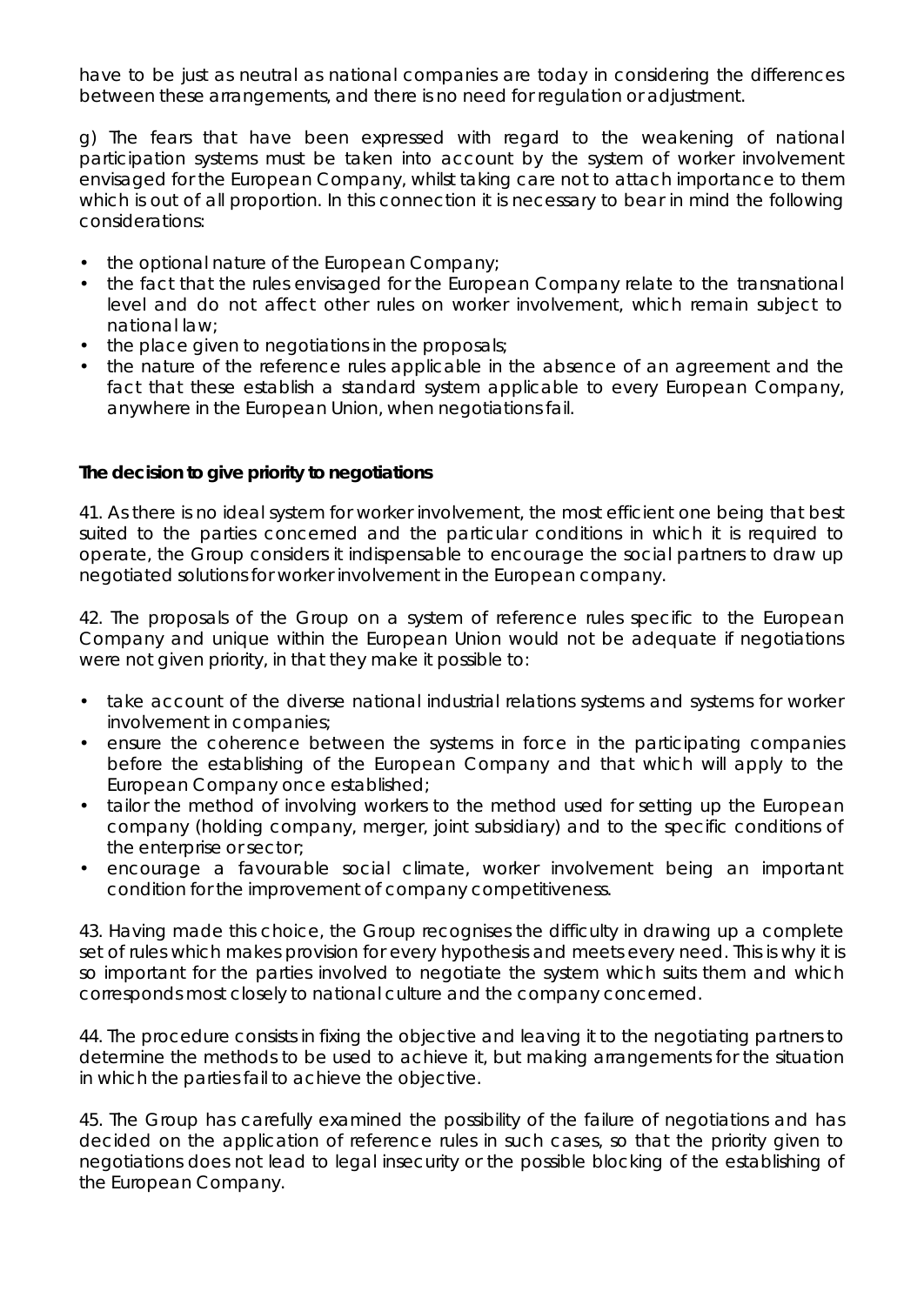46. In fact, the composition and responsibilities of a company's governing bodies are important elements in its structure. They must be clearly prescribed as a function of the type of company, in the interests of legal certainty and clarity vis-à-vis external parties, especially creditors and investors. This must be borne in mind when considering participation of workers' representatives in European Company bodies. Failure to negotiate an agreement on participation in the European Company must not preclude incorporation as a European Company, since this would have the effect of removing the owners' right to decide on the company's legal form and transferring it to the workforce.

# *The negotiation procedure envisaged*

47. The Group considered the practical procedures for negotiation that would give concrete form to the priority accorded to negotiation and could be brought into effect depending on the progress made towards setting up a European Company, whatever the number of employees concerned.

48. The problem of negotiations must be regarded in the light of the manner in which the European Company is being set up. The Expert Group therefore considered the different stages which might be involved in the creation of a European Company depending on its nature: proposal, submission to boards, approval by general meetings, registration.

#### *Schedule for negotiations*

49. The Group carried out an in-depth analysis of whether negotiations should take place before or after the European Company acquires its legal personality (through registration).

50. The conclusion was that it would be preferable to make provision for negotiations as early as possible, in order to:

- ensure, wherever possible, continuity with the participating companies' systems for involving workers already in place before the establishing of the European Company;
- avoid, to the extent possible, the uncertainty and vacuum arising from the absence of a negotiated solution at the moment when the European Company becomes operational, which would in any event require the implementation of a provisional scheme;
- provide security for both shareholders and workers as regards the arrangements for their involvement in the future European Company;
- ensure direct involvement in negotiations of the main parties concerned, i.e. representatives of workers in the participating companies.

51. However, holding negotiations before the registration of the European Company poses two types of problem: first of all, the problem of whether the competent bodies of the participating companies can enter into agreements binding the future European Company; secondly, the risk that prolonged negotiations might delay the process of establishing the European Company, particularly in the case of a merger or constitution of a holding company.

52. The Group concluded that these problems were surmountable. Regarding the first, the representatives of the participating companies may, during the period leading up to registration of the European Company, carry out acts which bind that Company. Any agreement entered into by these representatives is automatically validated or confirmed by the act establishing the European Company.

53. The risk of a delay or excessive complexity resulting from negotiations at the same time as the European Company is being established is excluded if the establishing of the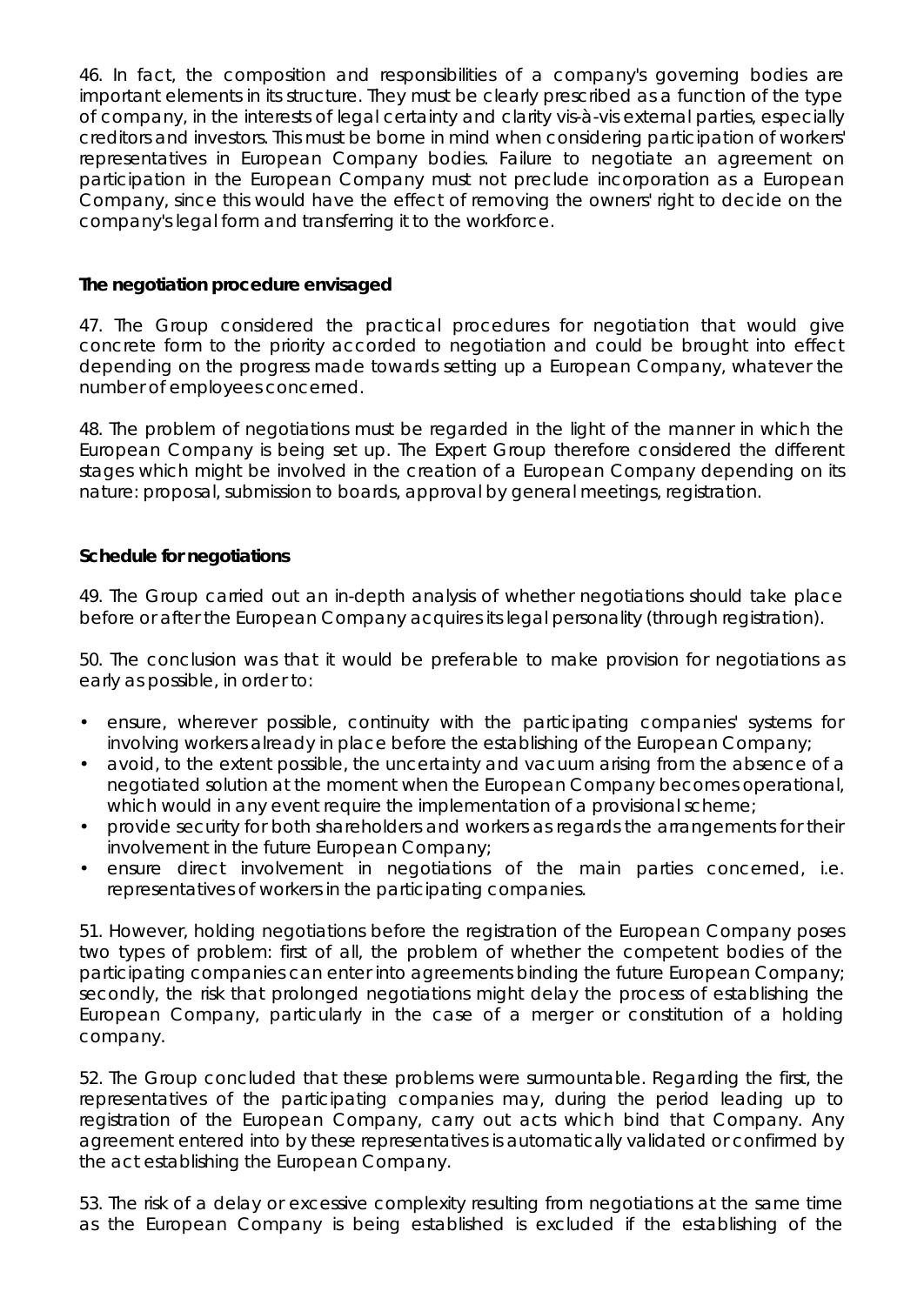European Company is not made dependent on the prior conclusion of an agreement on worker involvement procedures.

54. Consequently, the Group feels that the negotiating procedure could be organised as follows:

a) negotiations should start when the management boards/boards of directors of the participating companies adopt a proposal for a merger/constitution of a European Holding Company/establishing of a joint subsidiary, and decide to convene their general meetings;

b) if any agreement is concluded before the general meetings which will discuss the project of establishing the European Company, such agreement is submitted to those meetings, with a view to its incorporation as necessary into the statute of the future European Company; if no such agreement is reached, negotiations continue. The authority to adapt the statute of the European Company to the resulting agreement or, should negotiations fail, to the reference rules, should rest with the management board/board of directors or the supervisory board of the European Company;

c) negotiations may continue for three months after the general meetings, subject to their extension by joint agreement between the parties and provided that they do not last for more than one year in total. The organisation of a new general meeting with a view to presenting the results of the negotiations even when these go beyond the reference rules as regard participation of workers in the management board or the supervisory board does not seem necessary if the shareholders' representatives in these boards have accepted these results;

d) after the general meetings, the further procedures relating to the various legality verifications, shareholdings, publicity etc. aswell as the registration of the European Company should continue, regardless of whether or not negotiations are completed;

e) if, at the time of registration, an agreement has been concluded, it should apply; if no agreement has yet been concluded, the reference rules on information and consultation should apply, with the negotiating body having to assume, on a provisional basis, the powers allocated by those rules to the transnational representation of workers in the European Company and its subsidiaries and establishments; furthermore, if meetings of the management or supervisory body take place, two members of the negotiating body should be invited to attend in an advisory capacity;

f) at the end of the normal negotiating period or that resulting from an extension decided jointly between the parties, and if an agreement has not been concluded, the reference rules should apply, without prejudice to a subsequent agreement.

# *Conduct of negotiations*

55. The formal process of concluding an agreement could be based on the principles set out below.

#### *Subject and scope of negotiations*

56. The first principle which must govern negotiations is complete freedom for the parties and the absence of any minimum requirements.

57. The Group discussed at length the advisability of establishing minimum requirements for negotiations, concluding that negotiations are the best way of allowing the parties to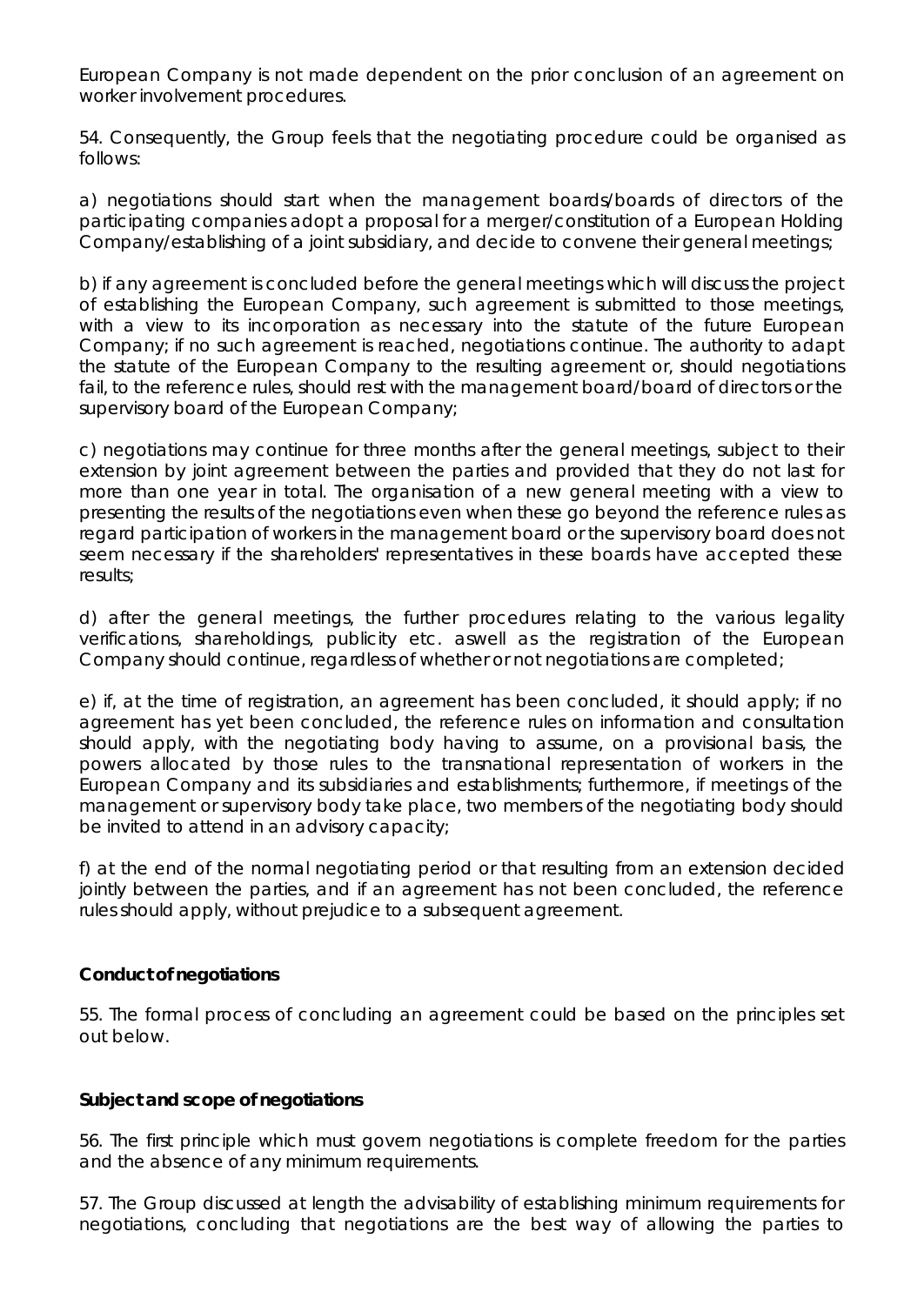identify solutions suited to each national system and each European Company, and that it is therefore important to avoid any impediment to the independence of the parties. The absence of constraints is all the more justified in that the existence of the reference rules ensures a situation of equilibrium between the negotiating parties.

58. The second principle is the transnational dimension of negotiations. This results in a transnational make-up of the negotiating body representing the employees (which must cover all workers in the companies participating in the setting-up of the European Company) and in a transnational scope for the information, consultation and participation arrangements (which must cover the entire European Company and its subsidiaries and establishments, without prejudice to the independence of the parties).

# *Negotiating parties*

59. Identifying the employers' negotiators does not cause any problems. They are the competent bodies of the companies participating in the establishing of the European Company or their duly authorised representatives.

60. Identifying the workers' representatives gives rise to two questions: the composition of the negotiating body, and the procedures for appointing its members.

61. As far as geographical and proportional criteria for the composition of representation are concerned, it would be appropriate to place more importance on the proportional criterion, possibly by the weighting of votes, than on the geographical criterion, which had enjoyed a large measure of priority in the context of European works councils.

62. In discussing this point, the Group took account of the possible presence of one or more European works councils when setting up a European Company. Various scenarios were analysed, indicating the variety of possible situations, notably the case where not every participating enterprise has a European works council. It therefore seemed difficult in practice, during initial negotiations or subsequently, to give a formal mandatory role to European works councils. This issue should be subject to further examination by the European institutions.

63. Workers' representatives must be appointed in accordance with national practices and procedures.

64. These practices and procedures determine the role to be given to national and European trade union organisations. The workers' representatives are entitled to call upon the services of experts of their own choice and, in this connection, to contact the European trade union organisations.

# *Negotiation procedures*

65. The negotiation process could be based on the principles set out below.

66. Negotiations are to be conducted in good faith with a view to reaching an agreement. Without prejudice to the

independence of the parties, they may cover:

- the scope of the intended agreement;
- the composition, number of members and allocation of seats on the body representing the workers of the European Company and its subsidiaries and establishments, which will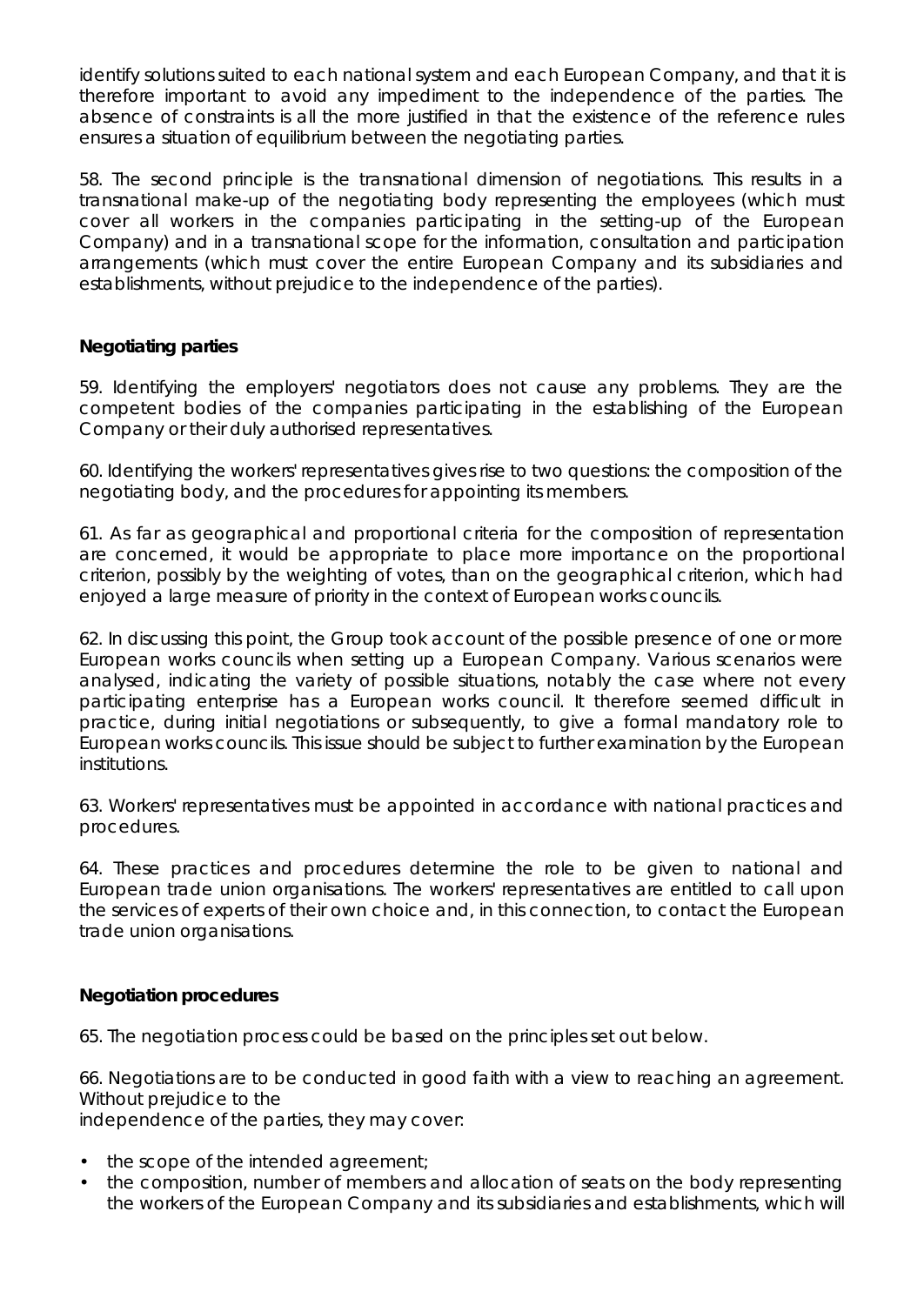discuss with the competent body of the European Company the arrangements for its involvement and the duration of its members' terms of office;

- the responsibility and proposed procedure for the provision of information to and consultation of the transnational body representing the workers of the European Company and its subsidiaries and establishments;
- the frequency of the meetings devoted to information and consultation;
- the financial and material resources to be allocated to the transnational body representing the workers of the European Company and its subsidiaries and establishments;
- if during the negotiations the parties decide to establish one or more information and consultation procedures instead of working through a representative body, the methods for putting that procedure into effect;
- the procedures for worker participation in the competent European Company bodies;
- the duration of the agreement and the procedure for its amendment.

67. This list is purely indicative, having regard to the independence of the parties and their complete freedom to determine the content of the agreement.

68. If no agreement is reached by the deadline laid down (either the initial deadline or that resulting from the extension of the negotiating period as jointly agreed between the parties), the reference rules would apply systematically and immediately.

69. Fresh negotiations could start after a certain length of time (to be specified), provided that a certain degree of stability of the system applicable is ensured in all cases.

#### *The rules applicable in the absence of an agreement*

70. These rules relate to worker participation and the transnational dimension of worker information and consultation in the European Company, as the national dimension of information and consultation is covered by national statutory provisions or agreements.

71. These reference rules have been drafted by the Expert Group with a view to:

- demonstrating the benefits of negotiations for both parties,
- proposing a method of involvement which would appear to be practicable in all situations,
- submitting a balanced solution for all the partners concerned, especially those who have expressed concerns about the possible risk of the weakening of national participation systems.

72. The forms of worker involvement – information, consultation and participation – proposed in the reference rules and the various levels of involvement must be seen as a whole, thus permitting a coherent approach.

#### *Competence of workers' representatives*

73. Competence in respect of transnational issues could be expressed as follows:

 "the competence of the workers' representation shall cover matters which are of concern to the European Company itself or at least two subsidiaries or establishments located in at least two different Member States or which exceed the powers of the local decision-making bodies."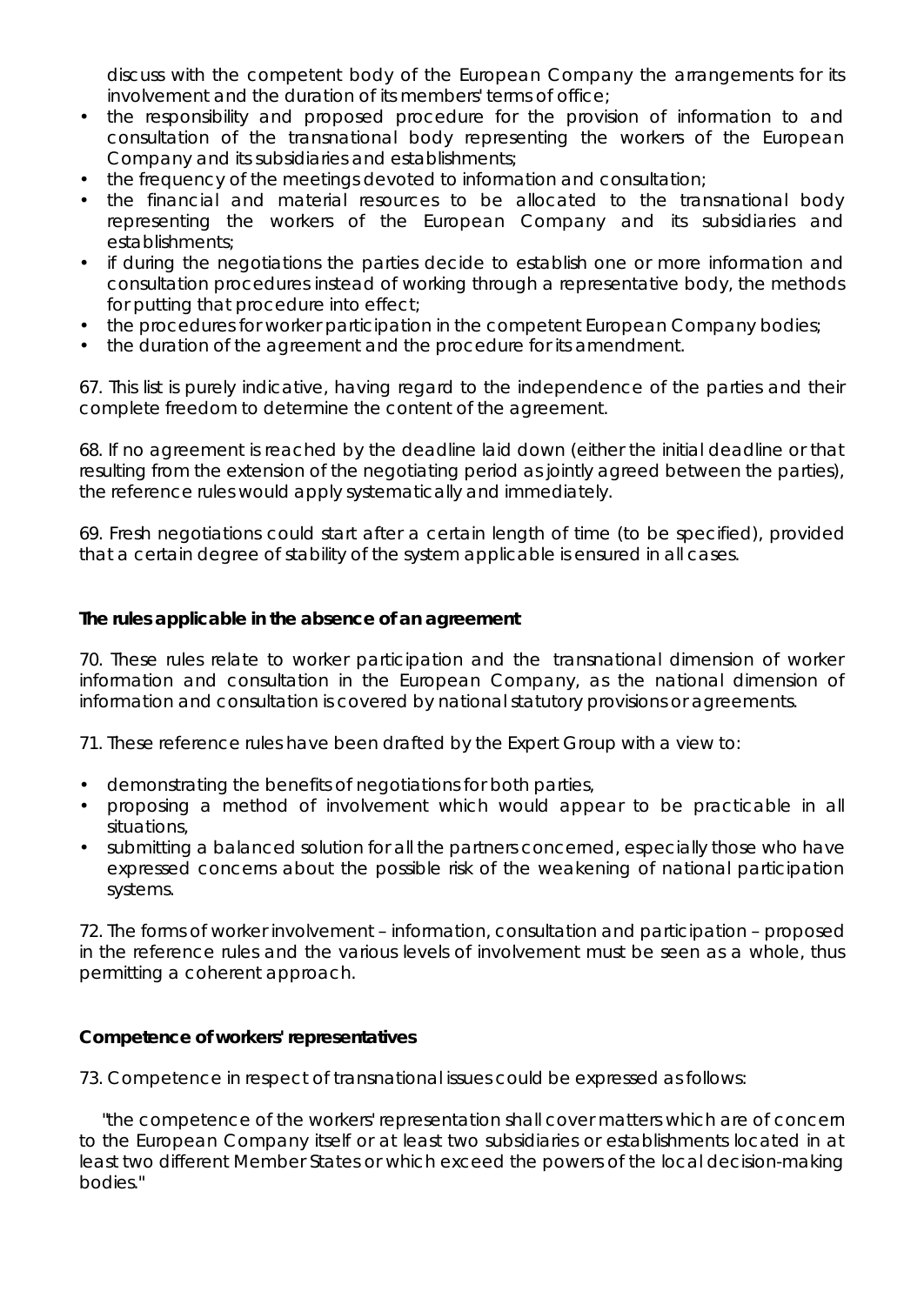## *Transnational representation of workers*

74. The formula used for the negotiating body could also be used for the representation of employees in the absence of an agreement. This body had be constituted on the basis of geographical and proportional criteria and its members appointed in accordance with national procedures and practices.

# *Information and consultation*

75. Taking account of existing Community law on this subject, the rules designed to ensure the involvement of workers' representatives within the European Company, as defined in the Annex, could be as follows:

a) the European Company management board (companies with a two-tier management structure) or board of directors (those with a single-tier structure) shall inform the workers' representatives regularly and, in any event, in good time of matters liable to have significant repercussions on their situation, of the progress of the European Company's business and that of its subsidiaries and establishments, and of future prospects;

b) the workers' representatives may ask the management board or the administrative board to provide information or details in the most appropriate form on any question significantly affecting the affairs of the European Company or its subsidiaries and establishments and may have sight of all documents laid before the general meeting of shareholders;

c) they may deliver an opinion on these questions and may meet the management board or administrative board of the European Company with a view to reaching agreement on questions which significantly affect workers' interests;

d) they shall also receive in good time the agenda of the meetings of the management board or administrative board of the European Company and shall have the right to ask for further information enabling them to deliver an opinion on any matter on the agenda which may significantly affect the interests of the workers of the European Company or its subsidiaries and establishments;

e) the representatives of the workers in the European Company shall inform the representatives of the workers in its subsidiaries and establishments of the content and results of the information and consultation procedures;

f) in implementing these procedures, the competent body of the European Company and the workers' representatives shall work together in a spirit of cooperation with a view to reaching an agreement and with due regard for their reciprocal rights and obligations.

# *Participation*

76. Only seven Member States of the European Union have rules which make provision for participation of workers' representatives in the various company bodies (management board, supervisory board). This question was therefore the most difficult to deal with, in view of the gap between the different situations in the European Union.

77. The Group did not adopt the following option, which would involve proposing two schemes:

• one for establishing a European Company where at least one of the participating companies had a participation scheme;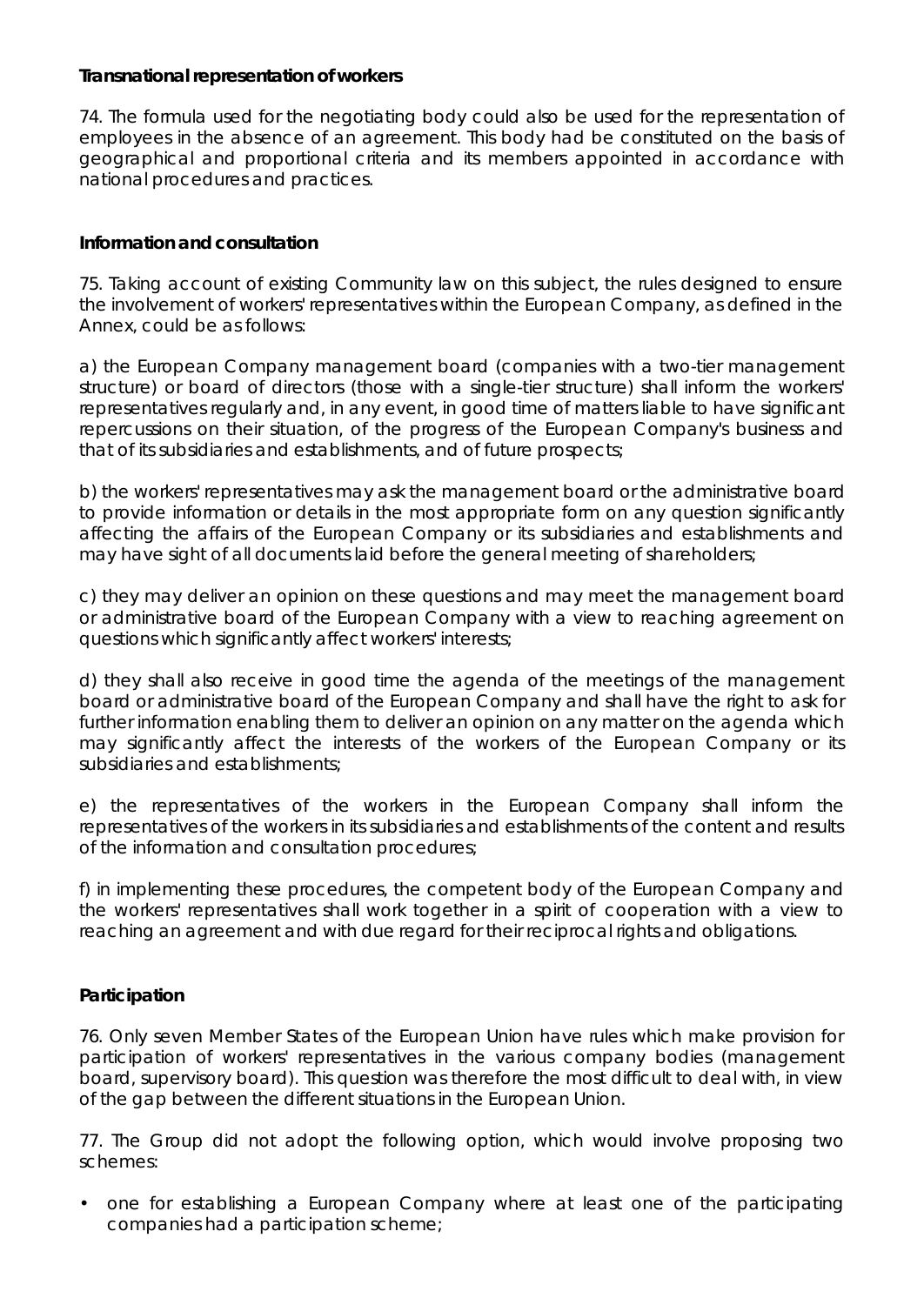• the other for establishing a European Company where the participating companies did not have a participation scheme.

78. This solution would freeze the present situation, which would not be realistic and would introduce unacceptable discrimination between companies wishing to establish a European Company.

79. Similarly, the Group did not adopt the option of inviting a workers' delegation to attend some or all meetings of the European Company bodies (management board, supervisory board) as observers. The Group wished to pose the question of participation in clear terms and attempt to give a reply to it. This is essential if the Group is to comply with its terms of reference and make a useful contribution.

80. In seeking a solution, consideration was of course given to the optional nature of the European Company. Participating companies choosing the European Company to do so completely freely. Similarly, the provisions on this subject in the reference rules should not reduce the attractiveness of negotiations, which clearly remain the priority option.

81. The Group proposes that workers' representatives should be members of the management board or supervisory board with full status.

82. It would not appear to be logical for workers to cease to be represented in a company body when it becomes a European Company, except as the result of negotiations. The Member States which have not included provisions of this type in their legislation are therefore asked to make a major effort.

#### *Number of workers' representatives*

83. The Group proposes that workers' representatives account for a fifth of the members of the management board or supervisory board, with a minimum of two members.

84. The important thing is for these bodies to work in a harmonious and responsible manner. This level of representation is significant and is therefore conducive to the adopting of responsible positions, taking full account of the well-being and future of the company. However, where Member States and companies are not familiar with this way of operating, it should not give rise to excessive concerns regarding the ability of these bodies to assume their responsibilities in full.

#### *Workers' representatives: attendance in an advisory capacity or with the right to vote?*

85. The Group discussed this question in great depth.

86. The fact of the matter is that efficient boards hold few votes. The relevance of the points of view expressed is decisive, and a sign of the influence exercised by the member of the management or supervisory board in question.

87. Attendance in an advisory capacity, which of course means that the representatives would have their positions recorded in the minutes and would participate fully in debate, would constitute a more progressive stage in the process of change which Member States without a participation scheme must embark upon.

88. The Group, whilst appreciating this view, did not adopt this possibility, preferring to have equal status between members of the management or supervisory board, with a view to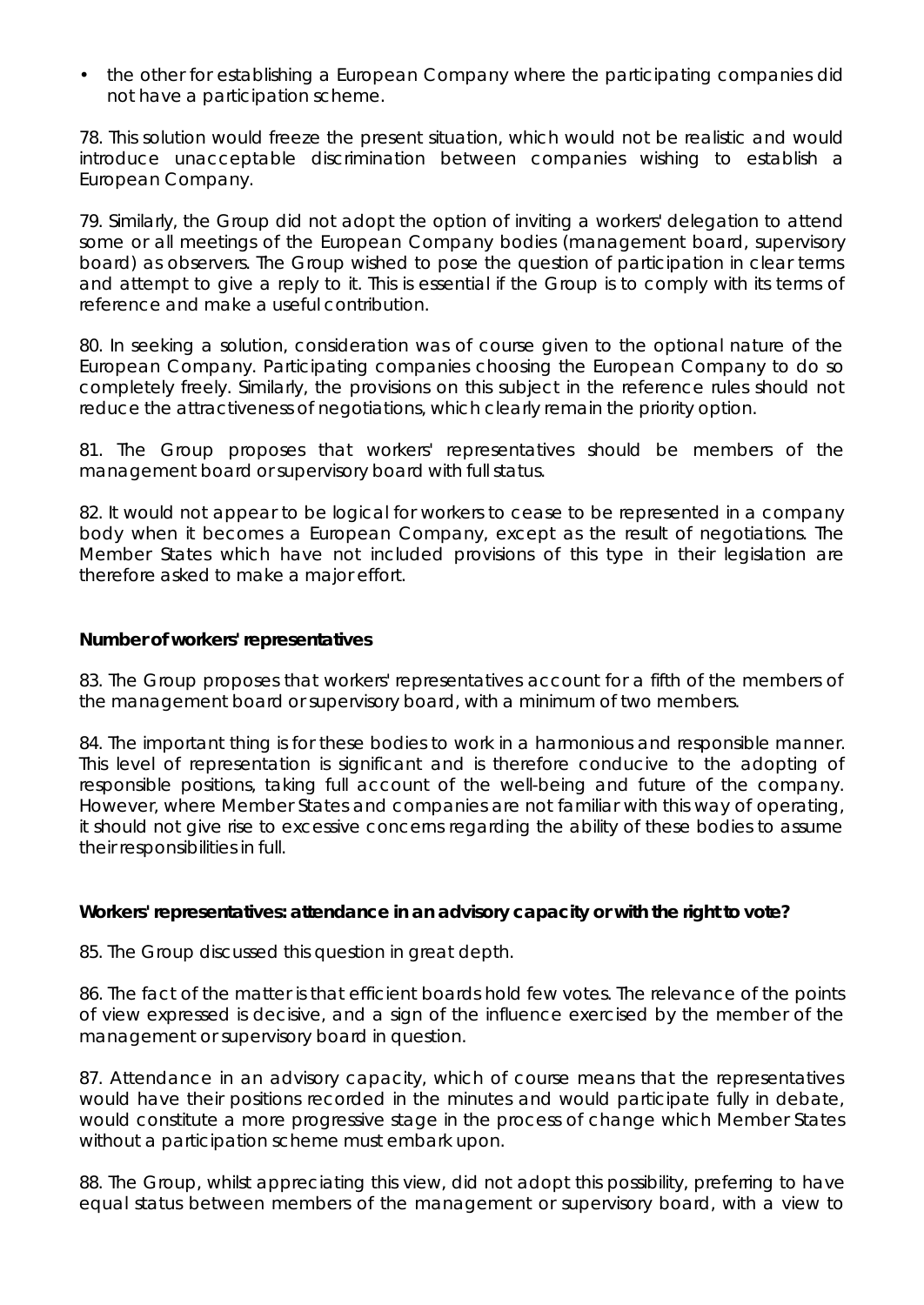their sharing the responsibility for taking decisions on equal terms. In a nutshell, this means that we attach the utmost importance to the principle of "same rights and same duties".

#### *Other recommendations*

89. The rules proposed must be supplemented in particular by rules on:

- protection of workers' representatives;
- financial and physical resources to be allocated to negotiating and representative bodies;
- the right to consult experts;
- circulation of information and protection of the confidentiality of certain information.

90. These rules, which are necessary for the proper functioning of the system envisaged, will apply to the negotiating and implementation phases of any agreement, as well as to the rules applicable in the absence of an agreement.

91. The need to ensure the independence of employees' representatives, the ban on employers exercising an influence over how they perform their duties, and the fundamental guarantees such as protection against dismissal or any substantial and discriminatory changes in their employment contract, were particularly emphasised. Special attention must be devoted in particular to situations where members of management or supervisory boards may be deprived of the right to benefit from certain rules on the protection of workers' representatives.

92. In view of the fact that Community law already includes a number of rules of this type, and as these issues are not contentious, the Expert Group feels that the drafting of such rules will not pose any major problems.

#### **III. CONCLUSIONS**

93. Our task was a particularly complex one, as debates on the European Company Statute in recent years had been characterised by a lack of willingness to come to a conclusion leading to deadlock.

94. The Group first of all asked itself whether, in those circumstances, it could make a contribution to relaunching the debate. It therefore focused its attention on clearly identified avenues of approach which it felt could be useful, thus dispensing with the option of presenting an exhaustive legal text.

a) An analysis of the economic environment led the Group to consider only the scenario in which a European Company is founded by companies from at least two Member States. The advanced state of completion of the internal market testifies – if this is necessary - to the need to fill the gap in company law.

b) On this basis, the Group took three procedures into account:

 merger between two companies creation of a holding company creation of a joint subsidiary.

As things stand, these three possible ways of establishing a SE correspond to the scenarios likely to be of most interest to the parties concerned.